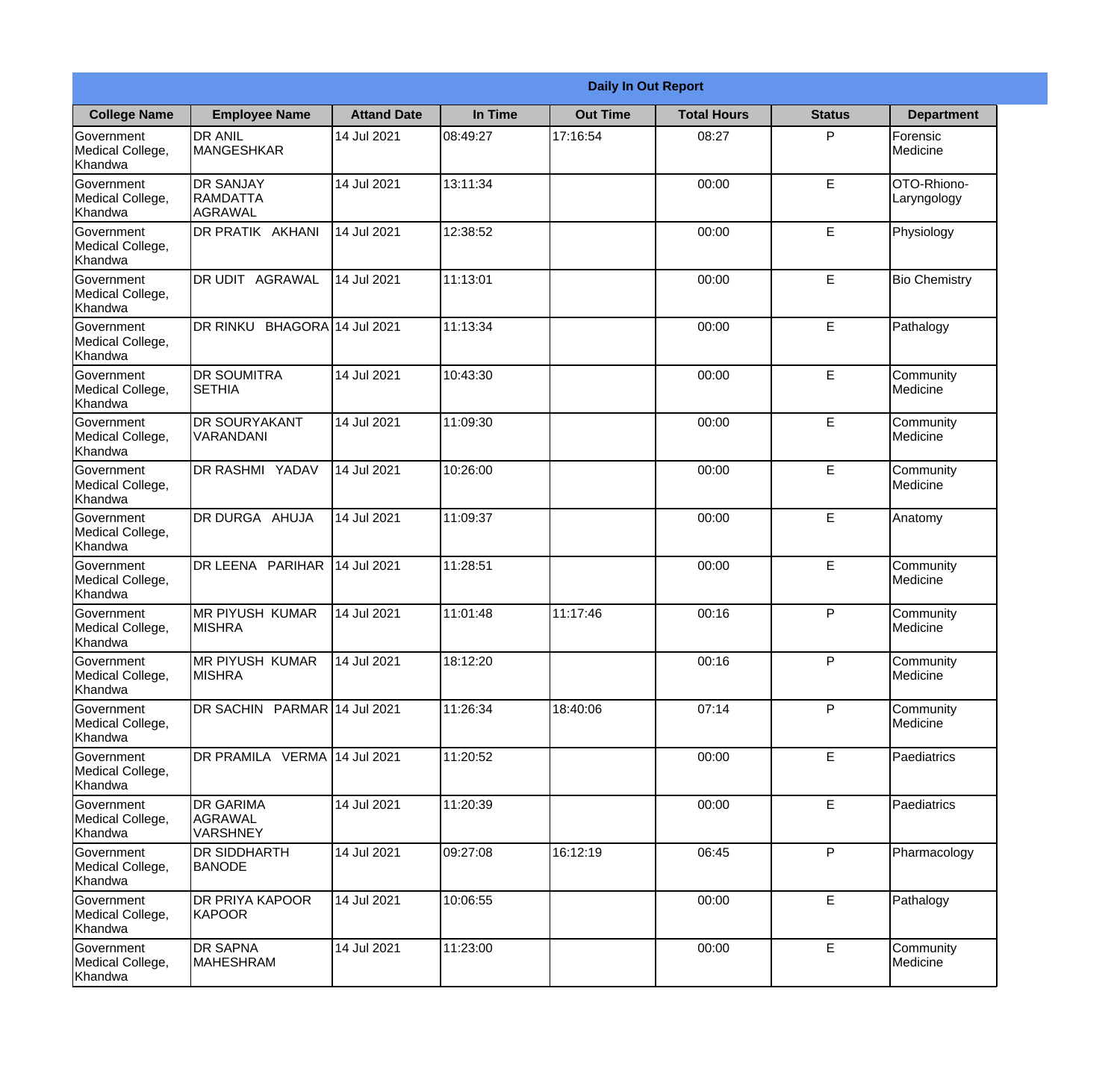| <b>Designation</b>                  | <b>Category</b> |
|-------------------------------------|-----------------|
| Assistant Professor   Para Clinical |                 |
| Professor                           | Clinical        |
| Assistant Professor   Non Clinical  |                 |
| Associate Professor Non Clinical    |                 |
| <b>Assistant Professor</b>          | Para Clinical   |
| Assistant Professor   Para Clinical |                 |
| Demonstrator/Tutor   Para Clinical  |                 |
| Assistant Professor   Para Clinical |                 |
| Demonstrator/Tutor   Non Clinical   |                 |
| <b>Assistant Professor</b>          | Para Clinical   |
| Statistician                        | Para Clinical   |
| Statistician                        | Para Clinical   |
| Assistant Professor   Para Clinical |                 |
| Professor                           | Clinical        |
| Associate Professor Clinical        |                 |
| Associate Professor   Para Clinical |                 |
| Demonstrator/Tutor   Para Clinical  |                 |
| Associate Professor   Para Clinical |                 |

## **Daily In Out Report**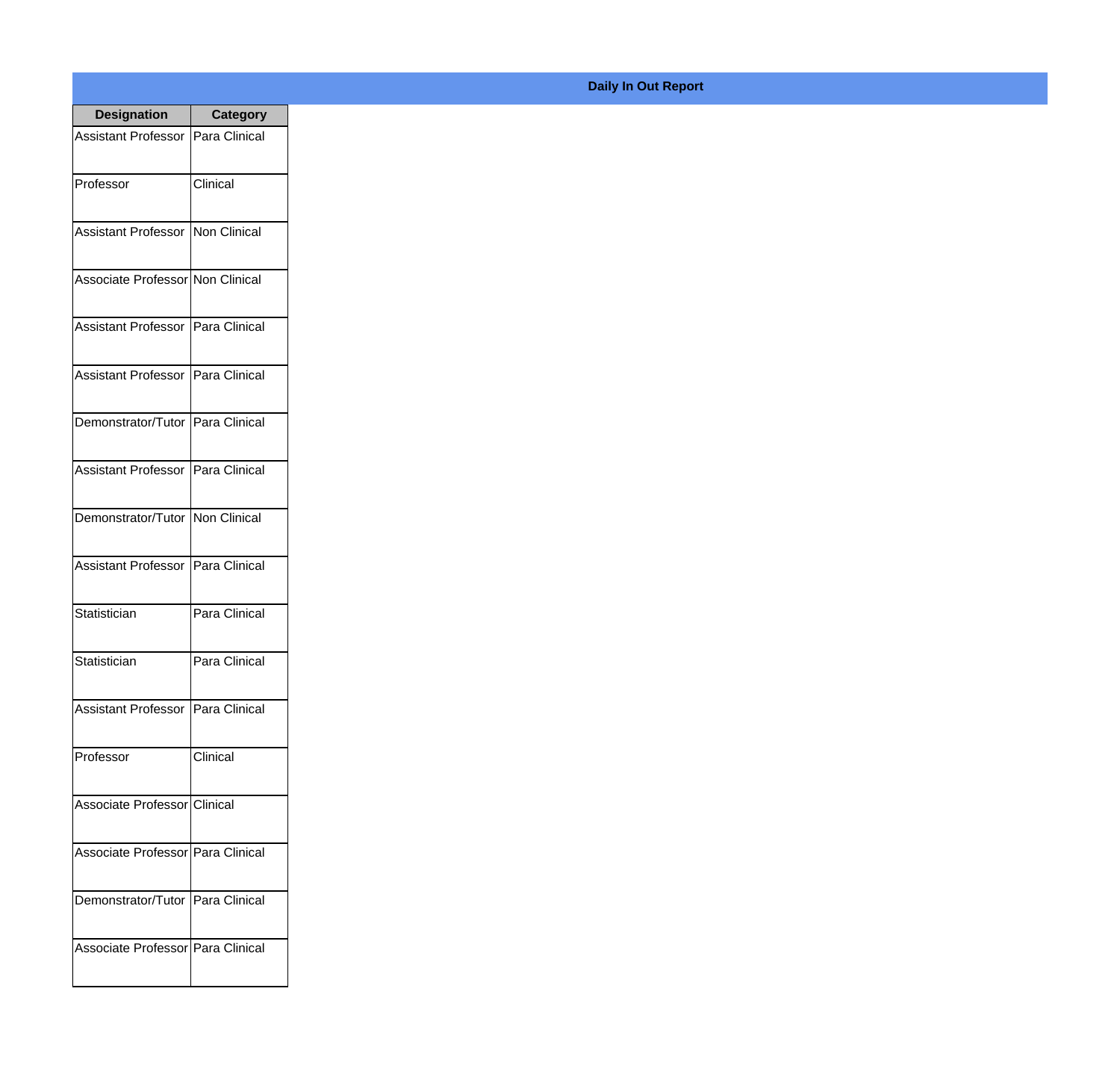|                                                  |                                                 |             |          |          | <b>Daily In Out Report</b> |   |                             |
|--------------------------------------------------|-------------------------------------------------|-------------|----------|----------|----------------------------|---|-----------------------------|
| Government<br>Medical College,<br>Khandwa        | <b>DR RAKESH SINGH</b><br><b>HAZARI</b>         | 14 Jul 2021 | 15:00:05 |          | 00:00                      | E | Pathalogy                   |
| Government<br>Medical College,<br>Khandwa        | <b>DR NISHA</b><br>KAITHWAS                     | 14 Jul 2021 | 10:25:39 | 13:28:51 | 03:03                      | P | Psychiatry                  |
| Government<br>Medical College,<br>Khandwa        | <b>DR SITARAM</b><br>SOLANKI                    | 14 Jul 2021 | 09:09:55 |          | 00:00                      | E | Forensic<br>Medicine        |
| Government<br>Medical College,<br>Khandwa        | <b>DR RANJEET</b><br><b>BADOLE</b>              | 14 Jul 2021 | 10:15:09 |          | 00:00                      | E | <b>General Medicine</b>     |
| Government<br>Medical College,<br>Khandwa        | <b>DR ASHOK</b><br><b>BHAUSAHEB NAJAN</b>       | 14 Jul 2021 | 11:35:09 |          | 00:00                      | E | Forensic<br>Medicine        |
| Government<br>Medical College,<br>Khandwa        | <b>IDR NITESHKUMAR</b><br>KISHORILAL<br>RATHORE | 14 Jul 2021 | 10:19:36 | 18:21:01 | 08:02                      | P | Pharmacology                |
| Government<br>Medical College,<br>Khandwa        | DR PRIYESH<br><b>MARSKOLE</b>                   | 14 Jul 2021 | 12:53:18 | 17:50:27 | 04:57                      | P | Community<br>Medicine       |
| Government<br>Medical College,<br>Khandwa        | <b>DR SANGEETA</b><br><b>CHINCHOLE</b>          | 14 Jul 2021 | 11:30:59 |          | 00:00                      | E | Physiology                  |
| Government<br>Medical College,<br>Khandwa        | DR NISHA MANDLOI<br>PANWAR                      | 14 Jul 2021 | 10:15:04 |          | 00:00                      | E | Obstetrics &<br>Gynaecology |
| Government<br>Medical College,<br>Khandwa        | <b>DR SATISH</b><br><b>CHANDEL</b>              | 14 Jul 2021 | 12:18:34 |          | 00:00                      | E | Pharmacology                |
| Government<br>Medical College,<br>Khandwa        | <b>DR MUKTESHWARI</b><br><b>GUPTA</b>           | 14 Jul 2021 | 11:35:45 |          | 00:00                      | E | Pharmacology                |
| <b>Government</b><br>Medical College,<br>Khandwa | <b>DR PURTI AGARWAL</b><br>SAINI                | 14 Jul 2021 | 10:55:58 |          | 00:00                      | E | Pathalogy                   |
| Government<br>Medical College,<br>Khandwa        | DR YASHPAL RAY                                  | 14 Jul 2021 | 12:25:56 |          | 00:00                      | E | Anatomy                     |
| Government<br>Medical College,<br>Khandwa        | RENU WAGHMARE                                   | 14 Jul 2021 | 11:18:18 | 16:56:20 | 05:38                      | P | Community<br>Medicine       |